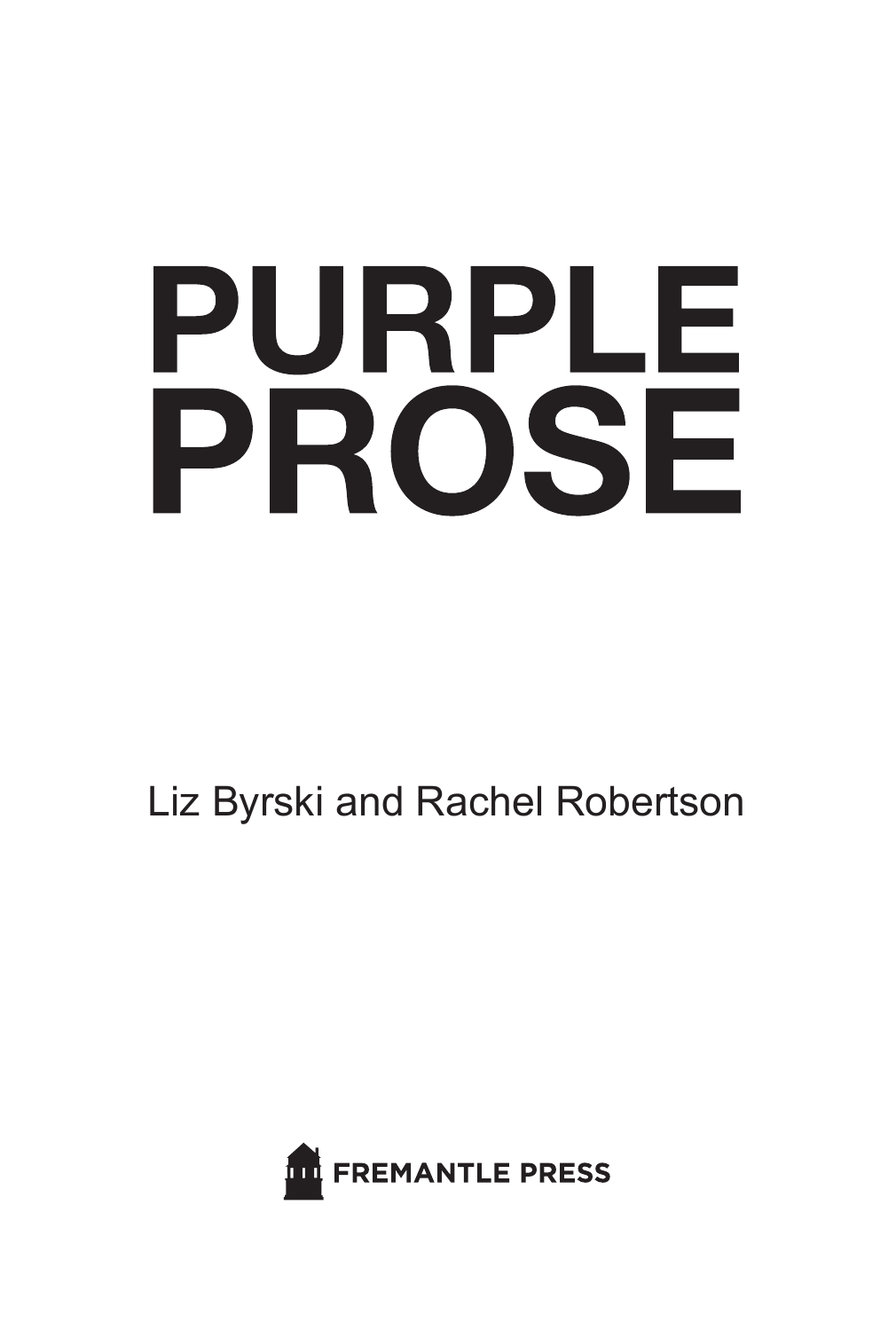# **Contents**

| The Things I Cannot Say - Natasha Lester 11                                         |
|-------------------------------------------------------------------------------------|
|                                                                                     |
| Blue Meat and Purple Language - Toni Jordan 36                                      |
| Into the Whipstick - Anne Manne 45                                                  |
|                                                                                     |
| 'Is a Magnificent Story': Interviews with Pigeon Fanciers -                         |
|                                                                                     |
|                                                                                     |
|                                                                                     |
| The Trouble with Purple - Annamaria Weldon 105                                      |
| The Red and the Blue: Confessions of an (Unlikely)                                  |
| Dockers Fan - Deborah Hunn 116                                                      |
| The Two Loves – Lily Chan $\dots\dots\dots\dots\dots\dots\dots\dots\dots\dots\dots$ |
| Purple Impressions - Rosemary Stevens 139                                           |
| Bruised - Jacqueline Wright 148                                                     |
| My Descent into Purple - Hanifa Deen 162                                            |
| Towards Metamorphosis - Amanda Curtin 175                                           |
|                                                                                     |
|                                                                                     |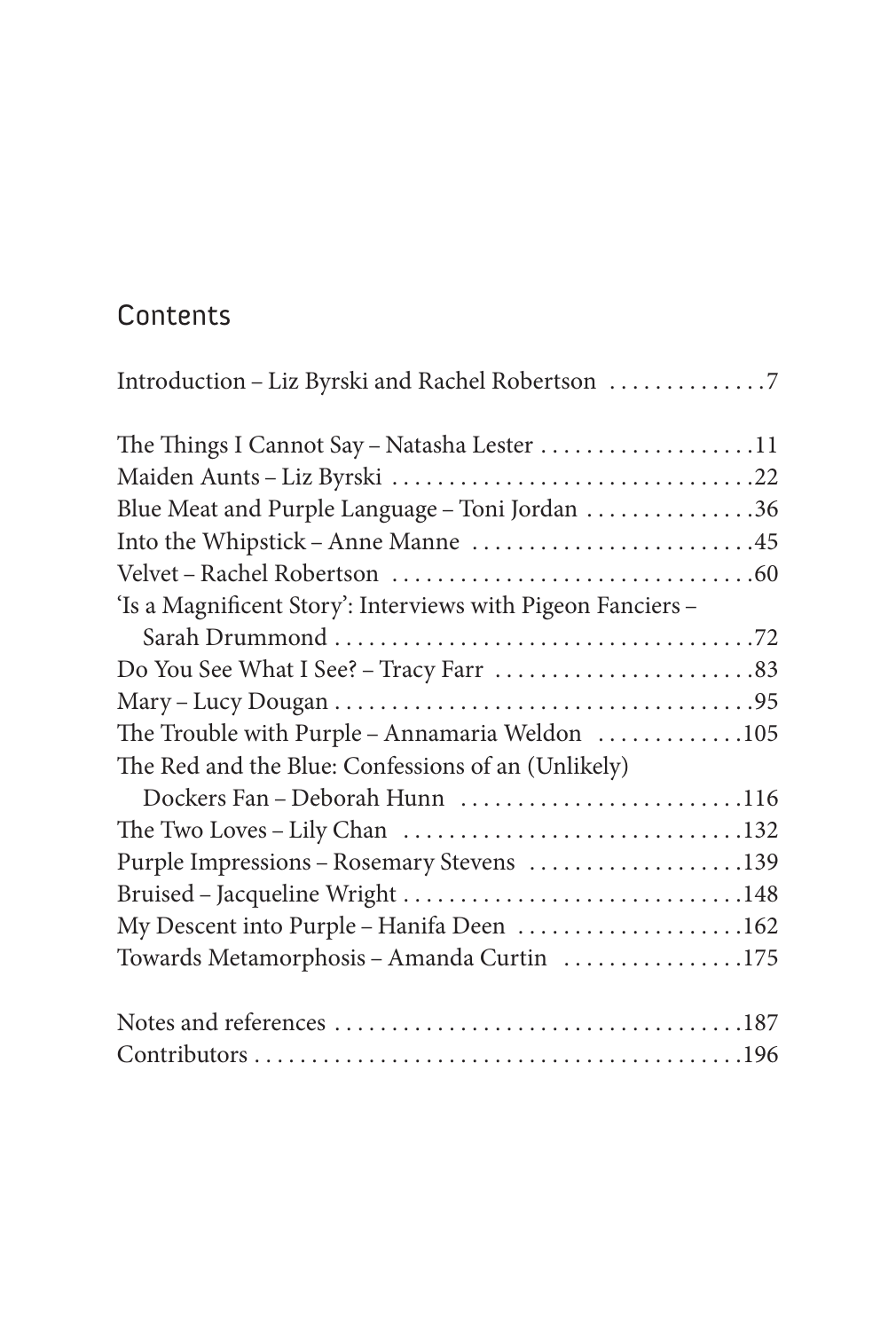## Introduction – Liz Byrski and Rachel Robertson

'Writing, when properly managed (as you may be sure I think mine is) is but a different name for conversation …'

Laurence Sterne, *The Life and Opinions of Tristram Shandy* 

*Purple Prose* began with a conversation between two friends over a cup of tea in Liz's herb-scented courtyard. One of us – Rachel – wanted to write about purple, but she couldn't think how to do it. She didn't think she could write a whole book about the colour. Then Liz suggested an anthology of women writing about purple, and we agreed that this could work and was something we wanted to do. We both have our own histories and associations with purple, but an important one was purple as a feminist colour and this was why we envisaged a book by women.

We went away to do some research on purple and found that it was just as interesting as we suspected. Culturally, purple is associated with many different things across different cultures, including penitence, mourning, harmony, royalty, feminism, women's suffrage, lesbian, gay and transgender rights, wealth, healing, and spirituality.

There are a surprising number of purple flowers, vegetables, insects and animals. Creatures like the Indian purple frog, the purple heron, the purple queenfish and the purple sea urchin are all actually purple. There are purple minerals too: amethyst, porphyry, lavender chalcedony, lepidolite, purple jade, lavender jasper, purpurite, tanzanite. There is even a rare purple mineral first identified in Australia. Stichtite, a magnesium, chromium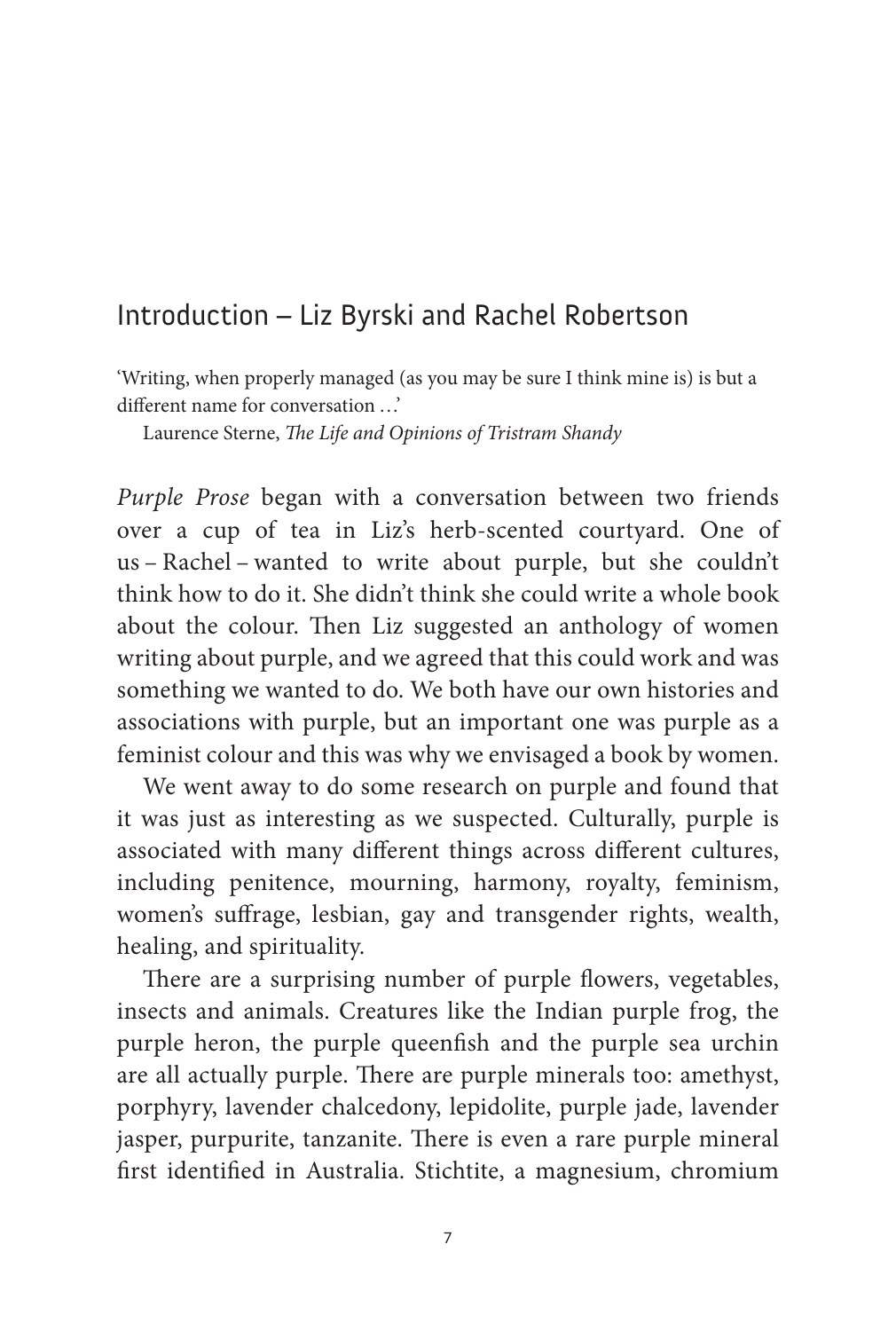carbonate-hydroxide, was discovered in Australia in 1891 and named in 1910.

Tyrian purple is a dye extracted from a mollusc found on the shores of the ancient city of Tyre in Phoenicia around the time of the Minoan civilisation. The difficulty of extracting the dye and the number of molluscs required meant that only rich people could use the dye, thus creating a connection between wealth or royalty and purple. The Chinese developed a synthetic purple barium copper silicate pigment, known as Han purple, as early as 1045 BCE and used it to colour beads, pottery, ceramics and wall paintings until the end of the Han Dynasty. More recently, the synthetic organic chemical dye, mauveine, was discovered by accident by Dr William Henry Perkin in 1856 while he was trying to make quinine.

In scientific terms, purple, unlike violet, is not one of the colours of the visible spectrum. Because it does not have its own wavelength of light, it is called a non-spectral colour. In colour theory, purple is a colour existing between violet and red (excluding violet and red themselves). But nowadays, violet, indigo, lilac and all other shades between red and blue are generally called purple. In discussing our anthology inspired by purple, we decided not to be constrained by specific varieties of or associations to the colour, but to give ourselves a free rein.

Once we had our theme, we had another conversation in another garden, this time over coffee with Georgia Richter, publisher and editor at Fremantle Press. We were delighted that Georgia was enthusiastic about our project. We approached some of our favourite women writers and asked them to contribute a piece of memoir or a personal essay inspired by purple. The writers we contacted were all people whose work we knew and admired and who we guessed would in some way respond to the idea of writing about the colour. The writers are diverse in age, background and life paths but still, we worried that we might receive lots of pieces about purple as a feminist and suffragette colour or about the book *The Color Purple* by Alice Walker.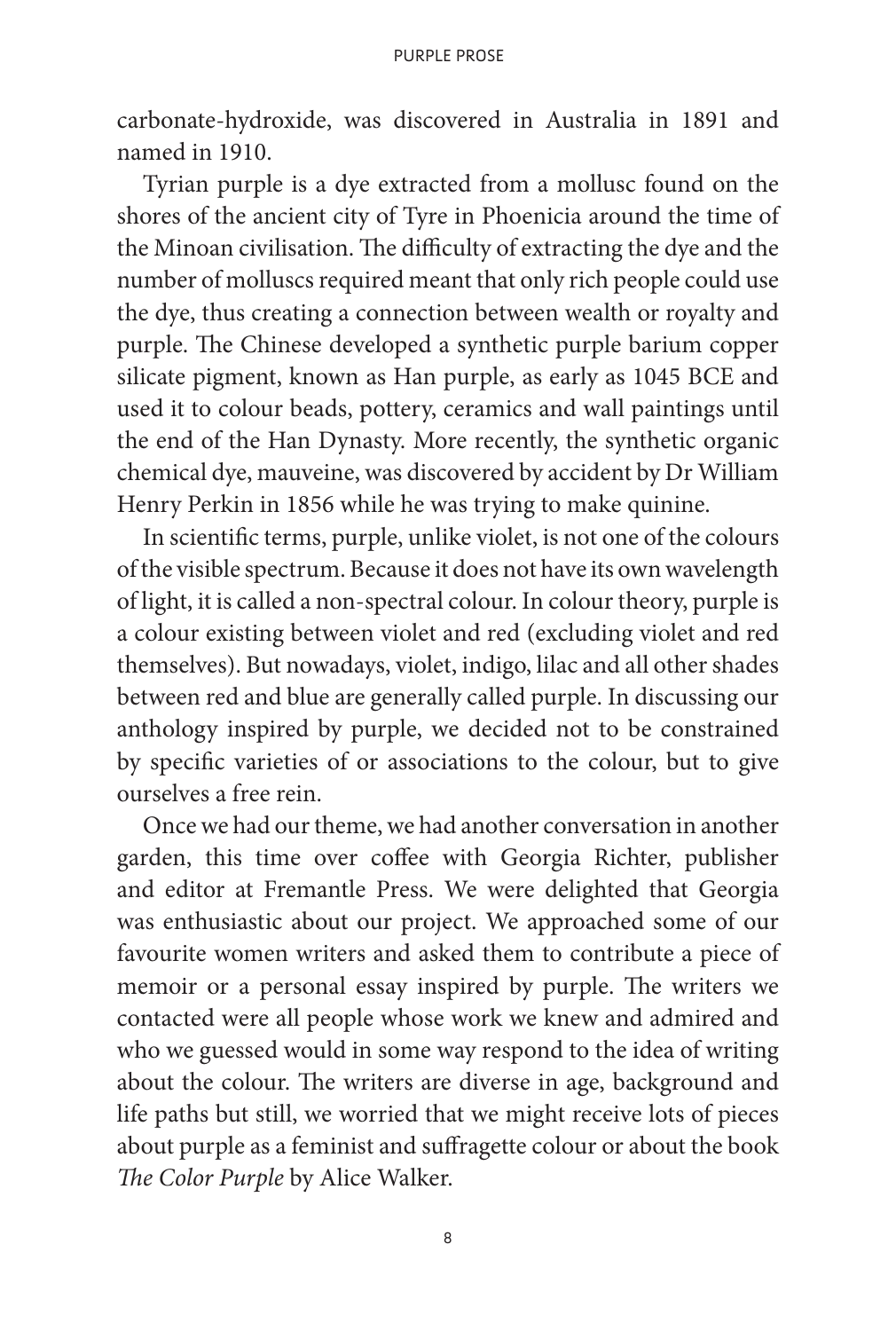### **INTRODUCTION**

Our worries were unnecessary. What was astounding to us was the diversity of responses to a single writing prompt. The way each woman approached the task and the way her personal life and purple intersect is remarkably different, and equally fascinating. But there are some themes that emerge from the collection. First there is the theme of transformation – how we change and how we struggle to change. We start the collection with a work that demonstrates the interwoven complexities of gender and identity, of change and continuity. We end the book with a very different exploration of transformation, the metamorphosis that occurs with experience and reflection.

Travel, through time and space, features in many of these works. Family stories, memory and forgetting emerge as women explore their roles as mothers, sisters, daughters and grand-daughters. Wisps of purple fabric rustle through the book in the probing of women's relationships with other family members. Several contributors reflect purple's connection to spirituality and others its strong link with loss. There are stories about childhood, about gender, and about ageing. Passions like football, art and pigeonracing are also explored in this book. Contributors investigate the way we see the world and the way we write about this.

A year on from our initial conversation, we sat again with cups of tea, this time by Rachel's fish pond, and we read the fifteen contributions that make up this book. Apart from the colour purple, we recognised that each of these works is about how we make our lives into stories and how that makes our lives richer. Our conversation with each other has become a wider conversation with all our writers and, we hope, our readers.

Our final conversation is about the title. We originally used the working title of *Purple Prose* as a sort of joke, referring to overelaborate or ornate writing. But one of the contributors alerts us to the fact that the phrase 'purple language' has been used to refer also to highly colourful swearing. We like the transgressive (and Shandyesque playfulness) of calling women's writing purple in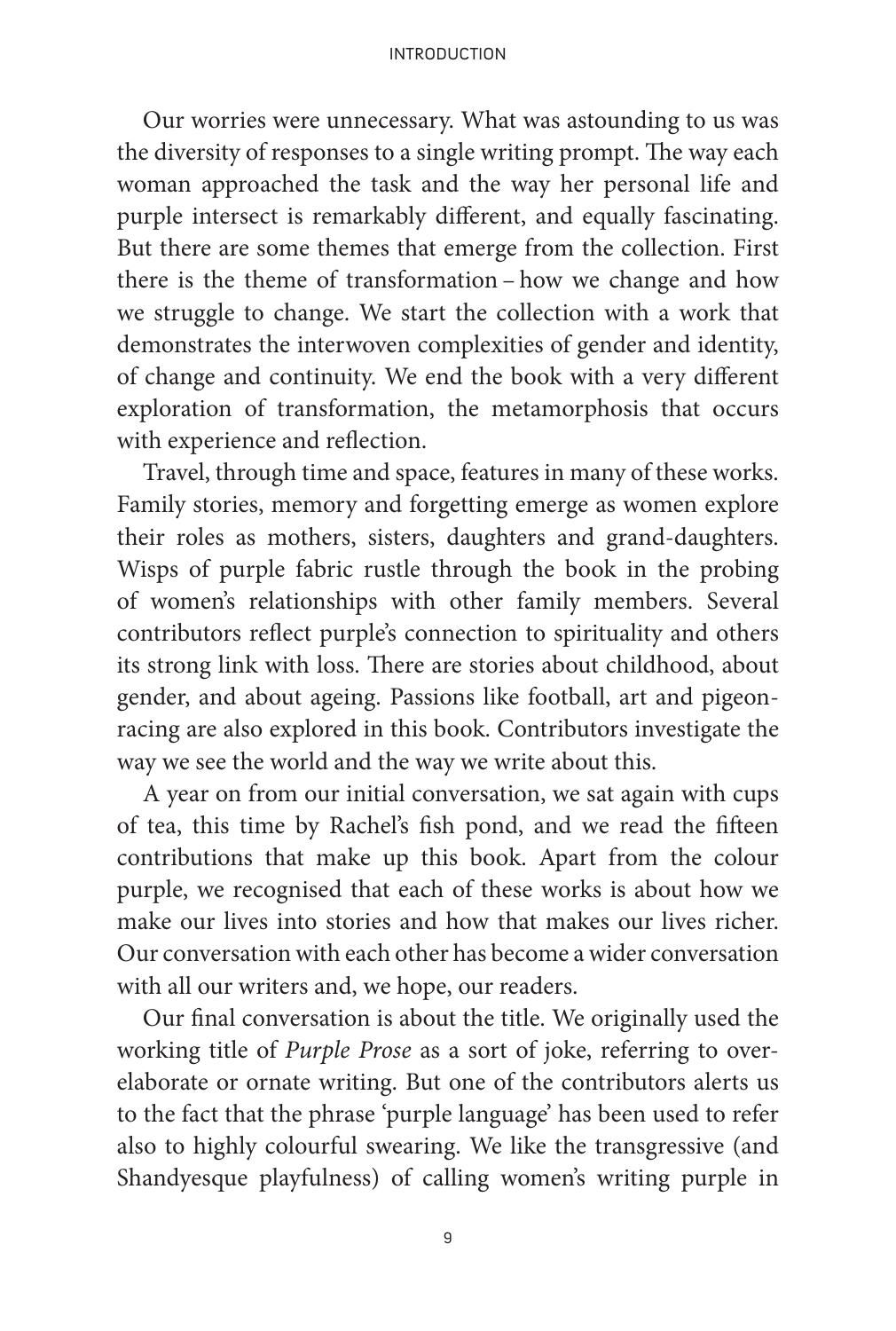this way, so we decide to stick with *Purple Prose*. We hope readers will embrace the energy, the colour, and the stories to be found in this book.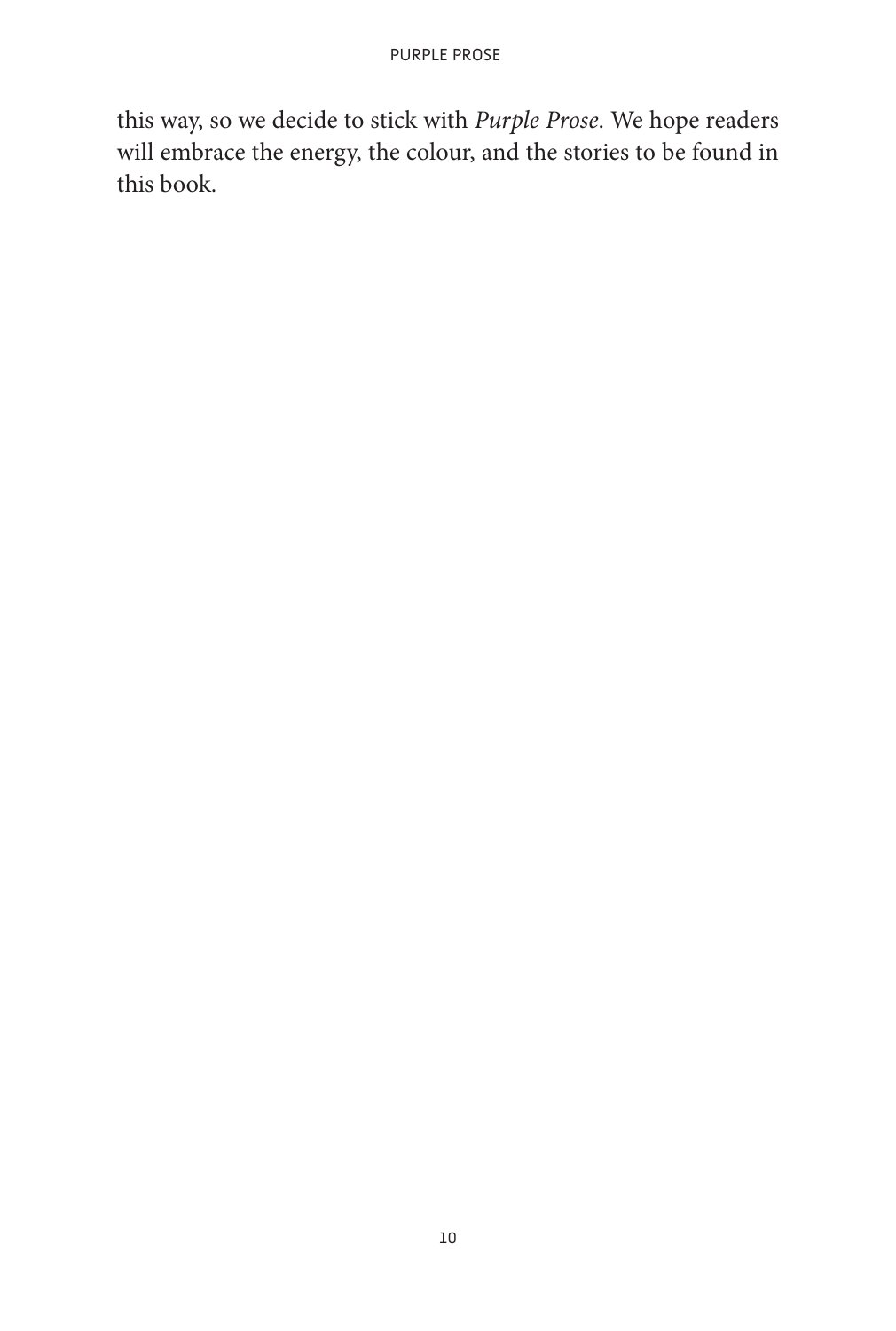# The Things I Cannot Say – Natasha Lester

'Bless you, my darling, and remember you are always in the heart – oh tucked so close there is no chance of escape – of your sister.'

Katherine Mansfield, *Collected Letters*

My favourite book as a girl was Louisa May Alcott's *Little Women*. I loved Amy March. In fact, I wanted to be Amy with her curly blonde hair, blue eyes, artistic temperament, delusions of grandeur and a house full of sisters.

On the cover of my thirty-five-year-old copy of *Little Women*, Amy is wearing a purple dress picked out with white polka dots, and a purple bonnet trimmed with white lace. Her sister Beth is also in purple, although her dress is more demure and covered with a housewifely apron. Purple in all its shades follows the sisters throughout the book; the slippers Beth embroiders for Mr Laurence are deep purple, Amy bequeaths Mr Laurence her purple box with looking glass when she writes out her will, Meg yearns for a violet silk dress, and Jo's shabby poplin dress that she wears to the ball is deep maroon. It's no wonder that when I think of purple, I think of *Little Women*. And when I think of *Little Women*, I think of sisters.

On weekends, from the time I was around six to the time I was eleven, my sister and I used to play with our dolls. We concocted elaborate games for our ratty collection of plastic children to participate in. One of our favourite games was hospitals. My sister

\*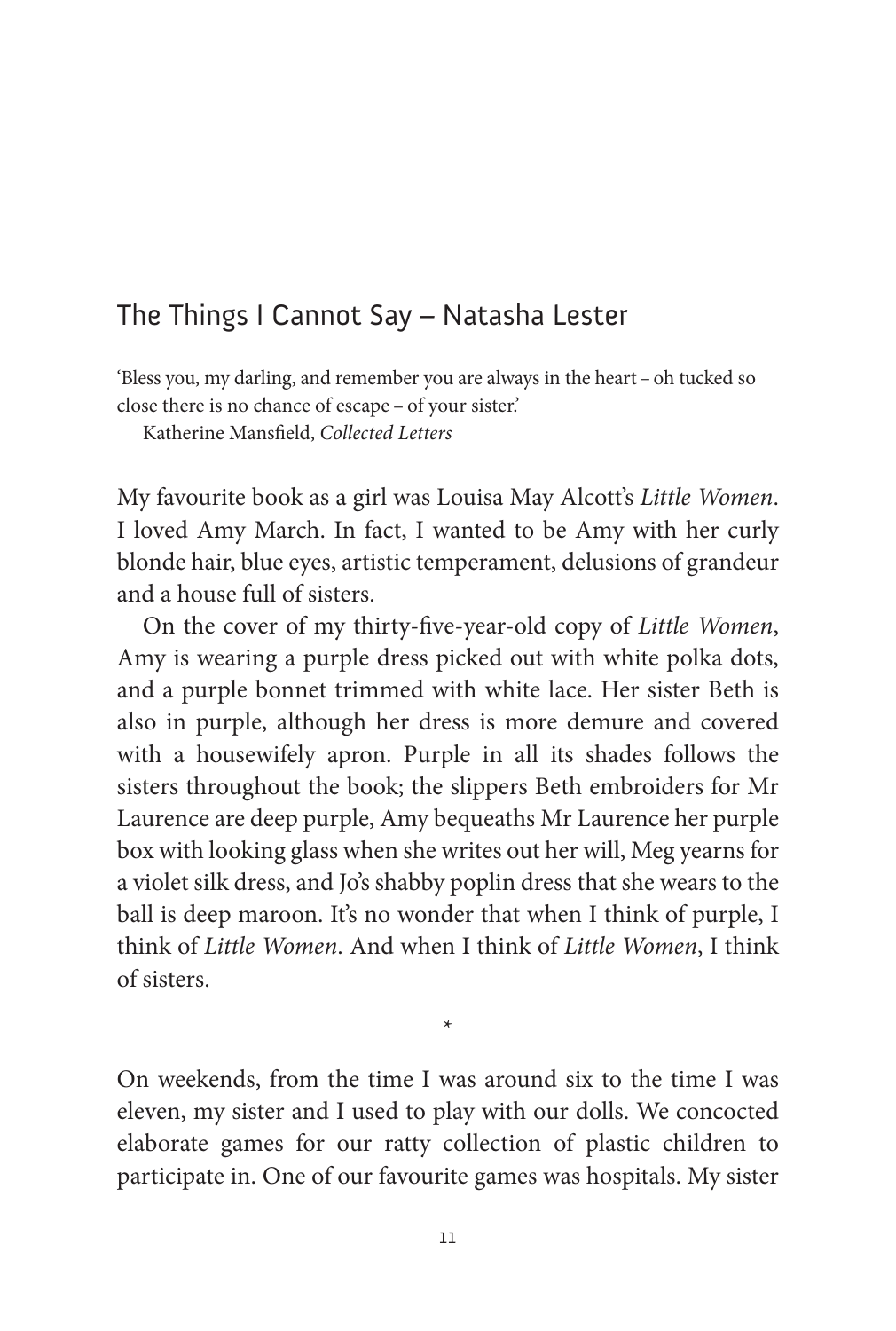and I were the doctors, the dolls were the patients.

In an old indigo-covered school exercise book we wrote lengthy descriptions of invented diseases, accompanied by illustrations showing the manifestation of each disease in all its putrid glory. We gave the illnesses names like the deadly Gangalknee Virus and the frightening Amoebic Pustitis, which made one's throat swell to a point that the patient suffocated and died in a breathless purple fit. Each day of the weekend, my sister and I would walk down the rows of beds in our makeshift hospital. We examined each doll with our plastic tweezers, applied fraying bandages, consulted our diagnostic manual, treated those who could be saved and sighed over those who couldn't.

Our dolls would all recover or be resurrected by four o' clock Sunday because that was when pack-up time commenced. Even now, 4.00 pm on a Sunday still carries with it a sense of loss, of playtime prematurely shut down, of an exchange of the possibilities of imagination for the realities of homework, dinner and hairwashing. I always thought my sister felt the same as I about both the games and their cessation until she brutally announced, a couple of weeks after she started high school, that she didn't want to play with dolls any more. I was shocked. It had never occurred to me that doll-playing wasn't a lifetime's work. That the carefully drawn diagrams of disease would be left in a desk to yellow and fade, that the dolls would sit gathering dust in their hair until they were tossed away, too well-loved to be given to the poor.

It was the first time I felt bewildered by my sister's behaviour. It was the first time I felt absence as palpable, defined not just by what wasn't there – the camaraderie of playing together in our childish hospital – but also by what was there: a new person, a sister I was unacquainted with. Prior to that, we'd been exactly as I imagined sisters to be. We played together like Beth and Amy in *Little Women* with their own worn-out dolls. We fought together like Jo and Amy, except our battles were less devilish, consisting only of slapping one another until we both began to cry, rather than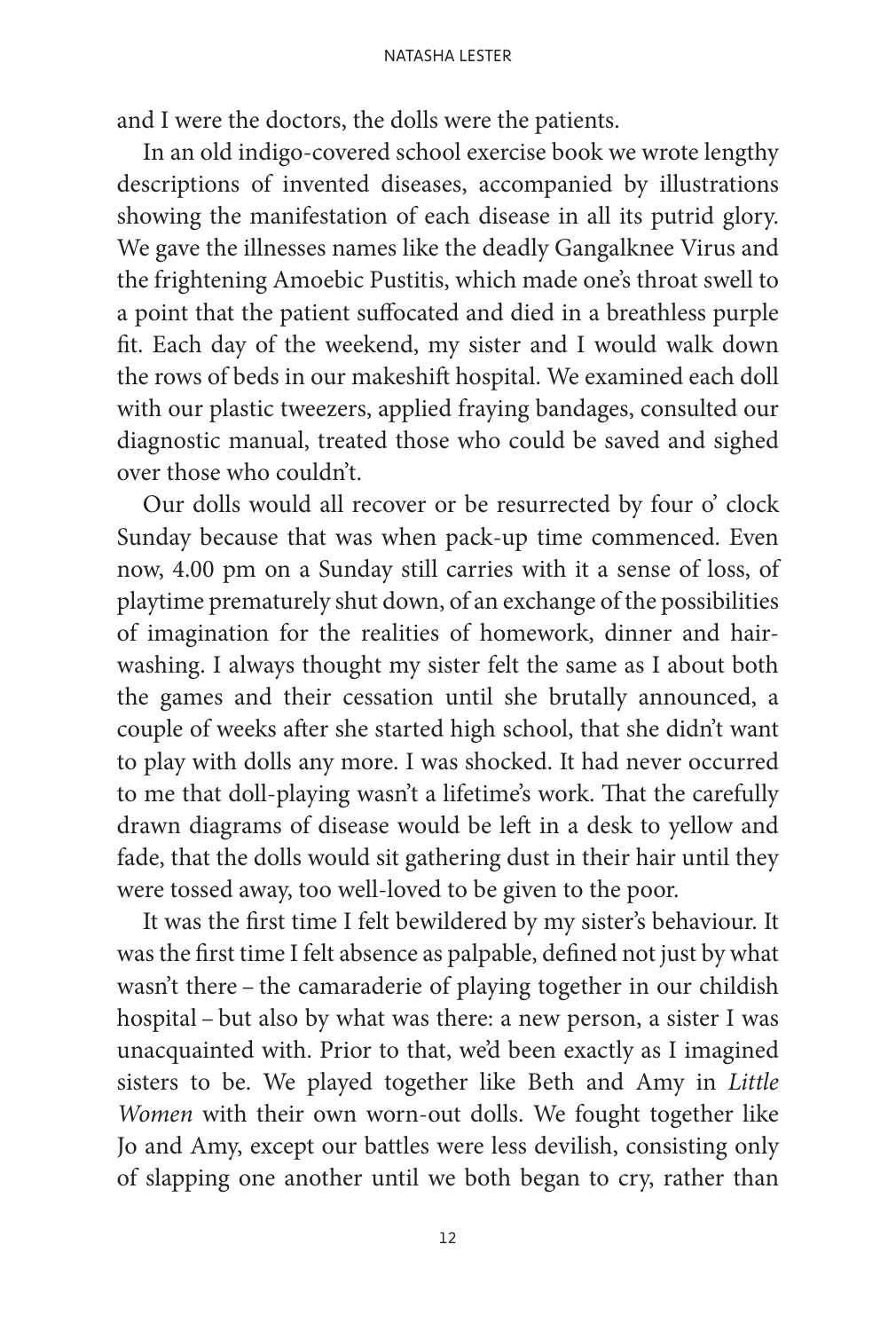burning manuscripts. We talked together about the complexities of the world –was God really everywhere, even in our mouths? – like Jo and Meg do after a night out dancing. We even had matching clothes and possessions, either because we both liked the same things or because it was easier for adults to assume that we did when they were buying for us.

For instance, my grandmother made us matching party dresses every year. I have a photograph of my sister and me wearing purple corduroy dresses, pink tights and maroon Mary-Jane shoes. We were both given a jewellery box for our birthdays that year, with a twirling ballerina on a circular stand. Mine played 'Für Elise'. My sister's played the theme from *Love Story*. How she must have hated the little-girlishness of it, the ballerina's tulle skirt, the romantic cliché of the music and the lavender velvet lining of the jewellery box, designed to hide and protect everything from secrets to sequins. They were all the things I loved.

My brother lives a couple of hours out of the city. I rarely see him. For us to meet, I would have to drive to his house, taking my three children with me. I would have to leave them in the car while I knocked at my brother's door for as long as it took him to cover his skin with trousers, socks, a long-sleeved shirt, mittens and a hat. It wouldn't matter if it were forty degrees outside. He would still cover up.

\*

I would not be allowed into his house. We would have a conversation in the doorway, with me trying to find out how he was in between shouting at my three-year-old not to pull his sisters' hair. That is the best I could hope for. So I rarely invest the fourhour drive there and back for so little reward. He won't answer the phone. He used to write letters, so we could correspond, but not any more. Occasionally, he will answer an email.

He is on antidepressants and antipsychotics, has been in and out of the psychiatric ward of the hospital three or four times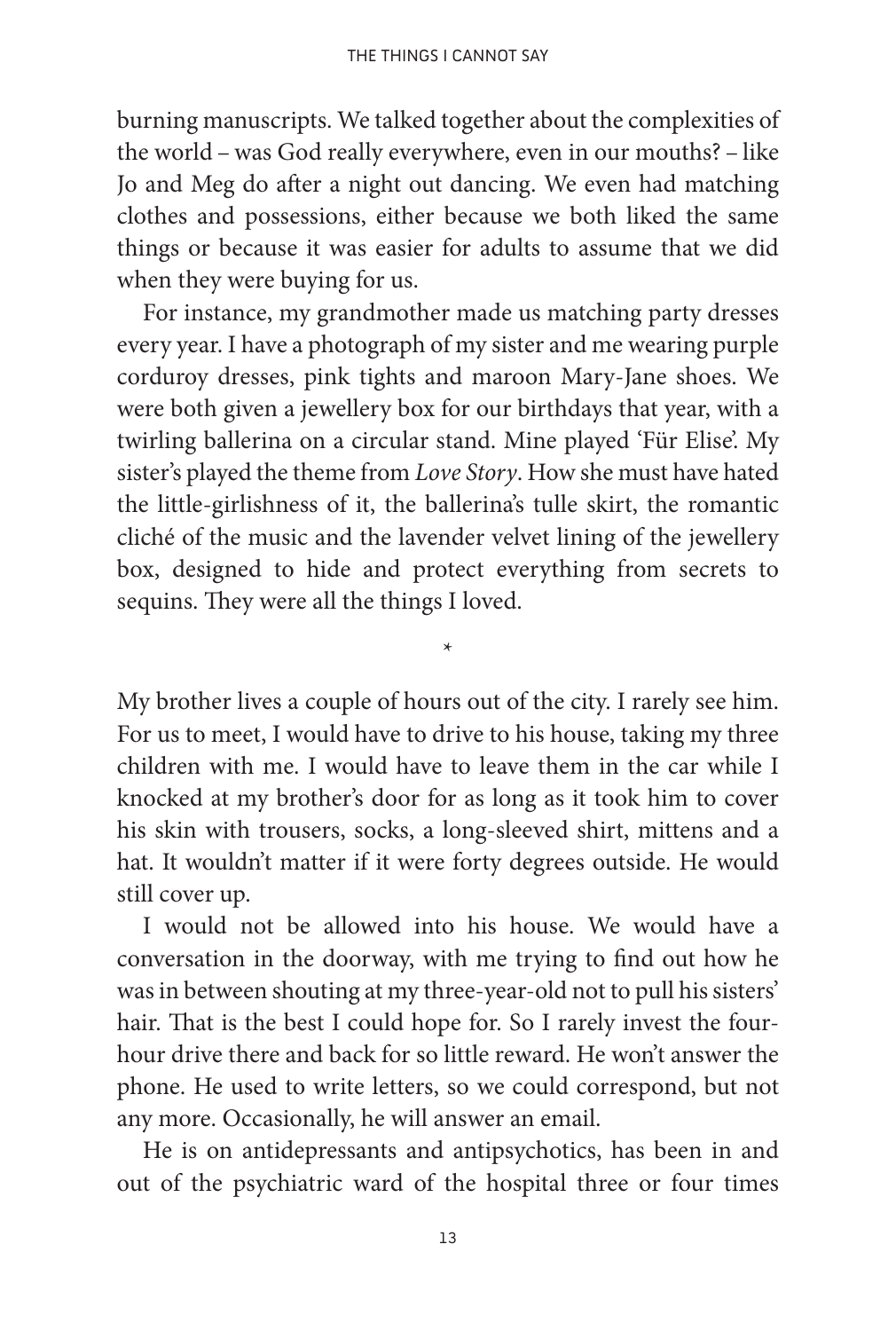during the last year for anorexia and other problems, has not had a job for more than twelve years, has no friends, speaks to no one. He occupies his time planning and executing detailed combat manoeuvres against his bitter foes, Dirt and Germs, or cosseting his best friends, Imaginary Mortal Illnesses.

\*

As I write this, it is as if I am inventing a character in a novel. My brother sounds like an oddity, a curiosity after whom people occasionally enquire with the same degree of interest that might be invoked by the discovery of a new breed of housefly. He is my children's uncle but they hardly know him. How do you explain, to a three, a five and a seven-year-old, that he thinks kids are a redalert on the germ scale, second only to dogs?

But he isn't a curiosity, and despite the long drive, the indifferent reception I would receive, the complications my three children present, I know I should do more. Because my brother was, once upon a time, my sister. My best friend. The person I would have done anything for.

\*

I watch my daughters play with their dolls. The handsome prince is being baked in the oven again because of some unspecified naughtiness. One of the girls is in charge of the roasting time, the other is preparing the dungeon, which is the poor prince's final resting place. They are taking turns to create the game, they giggle together at one another's ideas, they shriek at the fun of pretending to saw the prince's legs off with a plastic knife. My eldest daughter sneaks glances at me to see if I am about to step in and defend the prince and stop the game.

At one point, she hugs her sister and says, 'I love you, Audrey.'

As I watch, I wish for them a shared future of laughter, shrieking and camaraderie in sisterly adventures that involve such things as chopping up the limbs of feckless boyfriends. They will burn each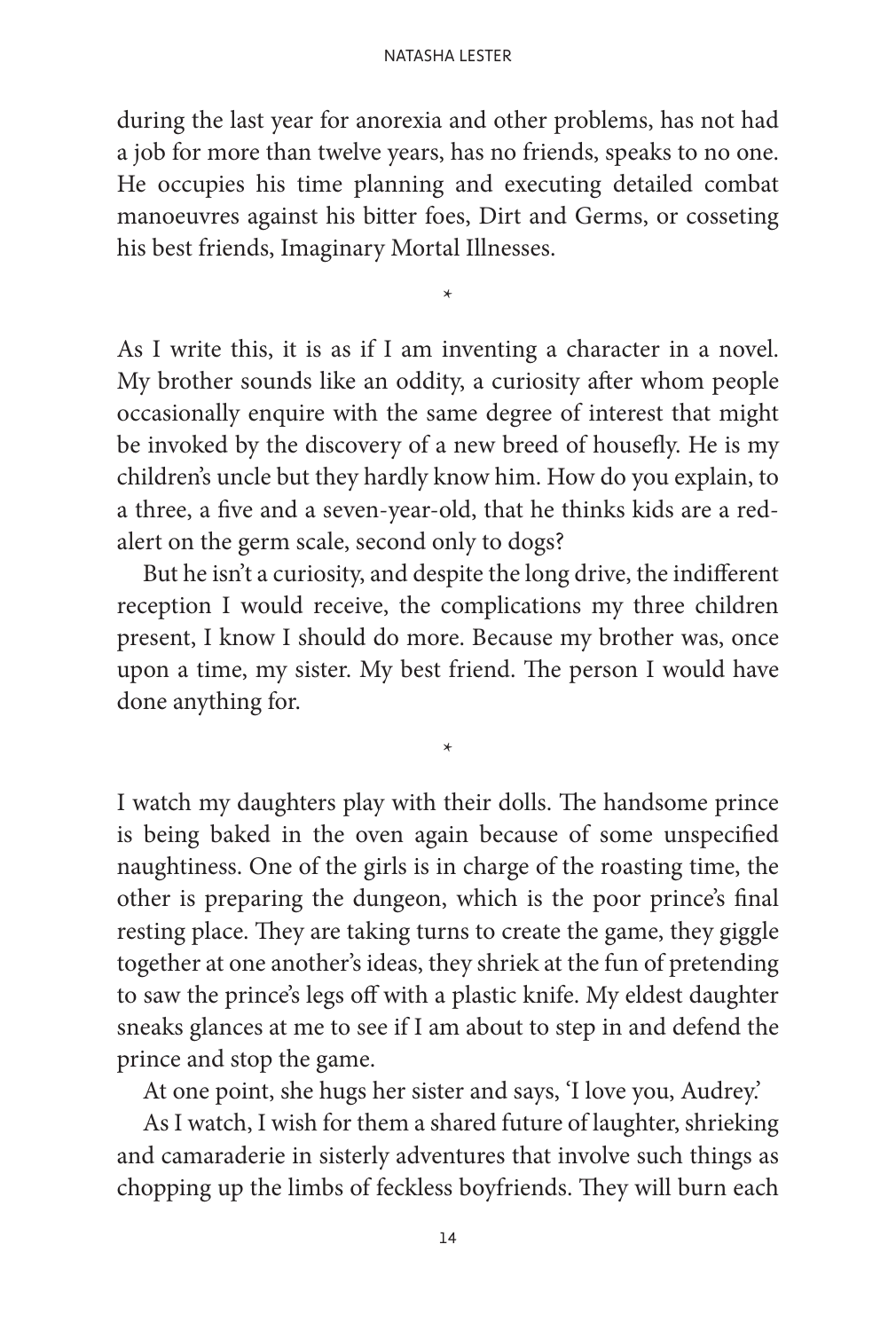other's manuscripts but quench their hatred when one of them disappears beneath cracked ice. They will tramp through miles of mud when one is sick and far from home. They will push each other off a ledge, not just to see what happens, but to make the other see too, just as sisters do in stories, and sometimes, perhaps, in real life.

But I don't really know what sisters do in real life. Because I no longer have a sister. In her place, I have a brother. My sister became my brother about fifteen years ago, a transition that was both a surprise and not a surprise all at the same time. Because something was clearly wrong. She was withdrawn, antisocial, rarely worked, silent. She was locked in a body she hated, jailed by a gender she had not chosen.

How astonishing then, for someone who so rarely spoke, to make such a bold declaration to the world. Bold because, at the time, and still now, it was such a uncommon thing to do, to change gender. It was a thing not talked about, a thing thought by many to be deviant or taboo. I know this because I've seen the way people avoid speaking about my sister and my brother, as if the person she was and the person he has become have both ceased to exist.

\*

I have left several selves behind me, selves I can hardly remember being. They are like the events connected to photographs in my childhood album – I know they existed because I have the evidence of them but I cannot imagine that I was ever that person.

These selves seem unconnected physically from me, although they linger in my memory: the fifteen-year-old girl so enamoured with what her friends thought that she had no opinions of her own; the twenty-five-year-old woman singing her heart out at a Robbie Williams concert at Wembley Stadium; the twenty-eight-year-old bride who had not yet encountered her own children and could therefore not imagine loving anyone else the way she loved her husband.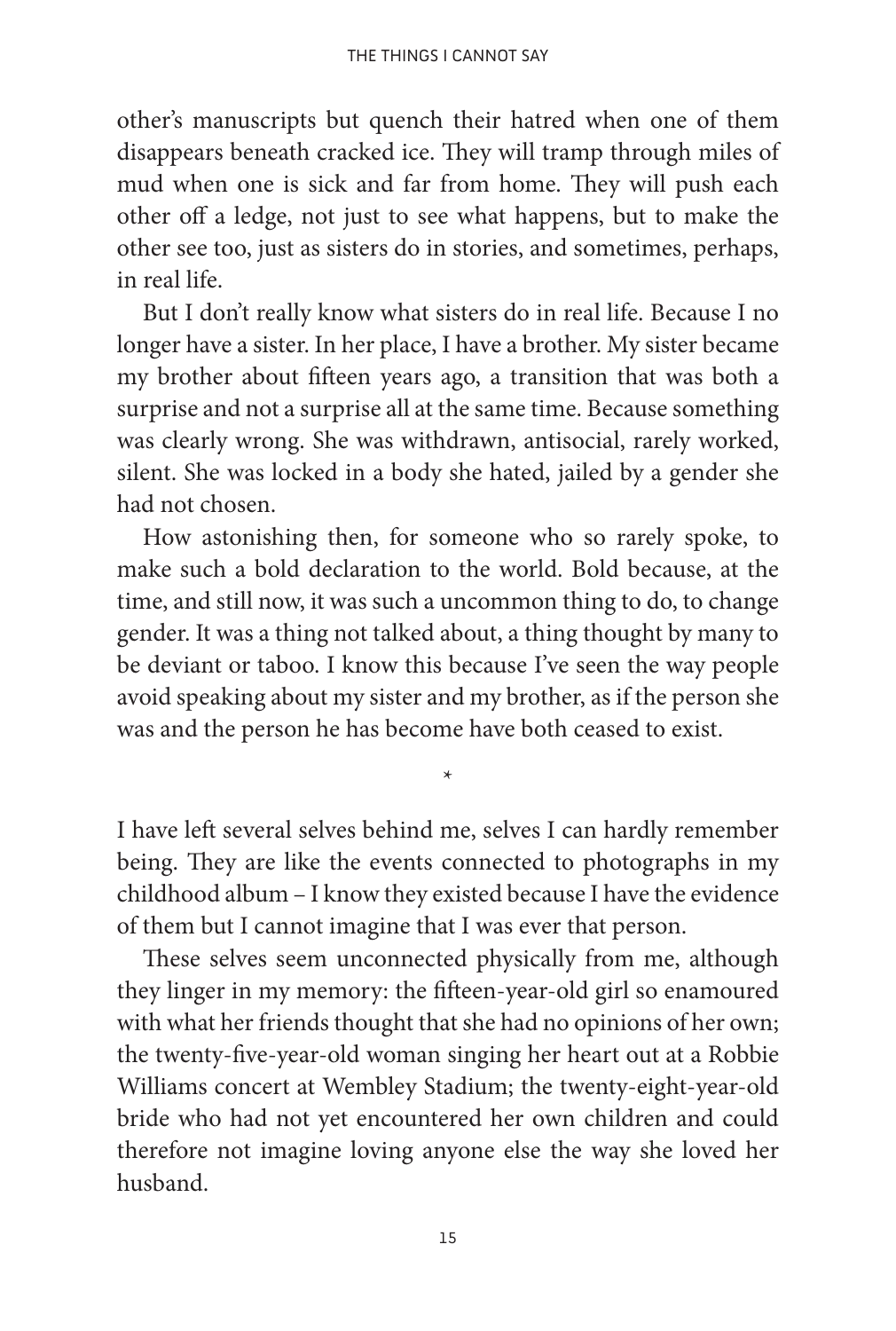But my shearing off is metaphorical. I have not had to surgically remove those selves. They have slipped away with the passage of time, without causing me bodily injury. My brother has had to hollow himself out, to cut off the physical manifestations of the person he can no longer bear to be. He has had to be counselled, operated on, had to fill out dozens of pieces of paperwork and explain to countless organisations that he can no longer tick the 'female' box when it comes to expressing himself to the world. Because the world lets us know, in countless tiny ways, that we must always have a declared gender and that gender, once granted, is part of our personhood.

A sister, for instance, is a female person, a 'daughter of the same parents', according to my *Macquarie Dictionary* in a typically unimaginative description. But what else is a sister? My intellectual self wants to run to the literature, to hide behind someone else's words and emotionless theories of sisterhood. Because then I would never have to say that when I found out my sister was going to live life as a man, my wedding was about a month away. My first thought was that people would encounter him in his men's clothes and with a dusky wash of stubble at my wedding for the first time and I would have to explain it. Why should I have to explain anything on a day that was supposed to be all about me?

As soon as I thought it, I pretended I hadn't and was horrified at my own selfishness. Because obviously my wedding was going to be the first of many occasions when my brother would find himself in a room full of people who would whisper about him but who would not ask him their questions directly. He was trapped in a new awkwardness, an awkwardness again not of his choosing. This time, the awkwardness was manifested by other people who wanted to study him but didn't know where to look, who wanted to brand him as confused or just plain weird, who wondered how anyone could do something so unimaginable, and who thanked God that their own siblings were 'normal'.

The awkwardness I felt was of a different kind. I wondered if I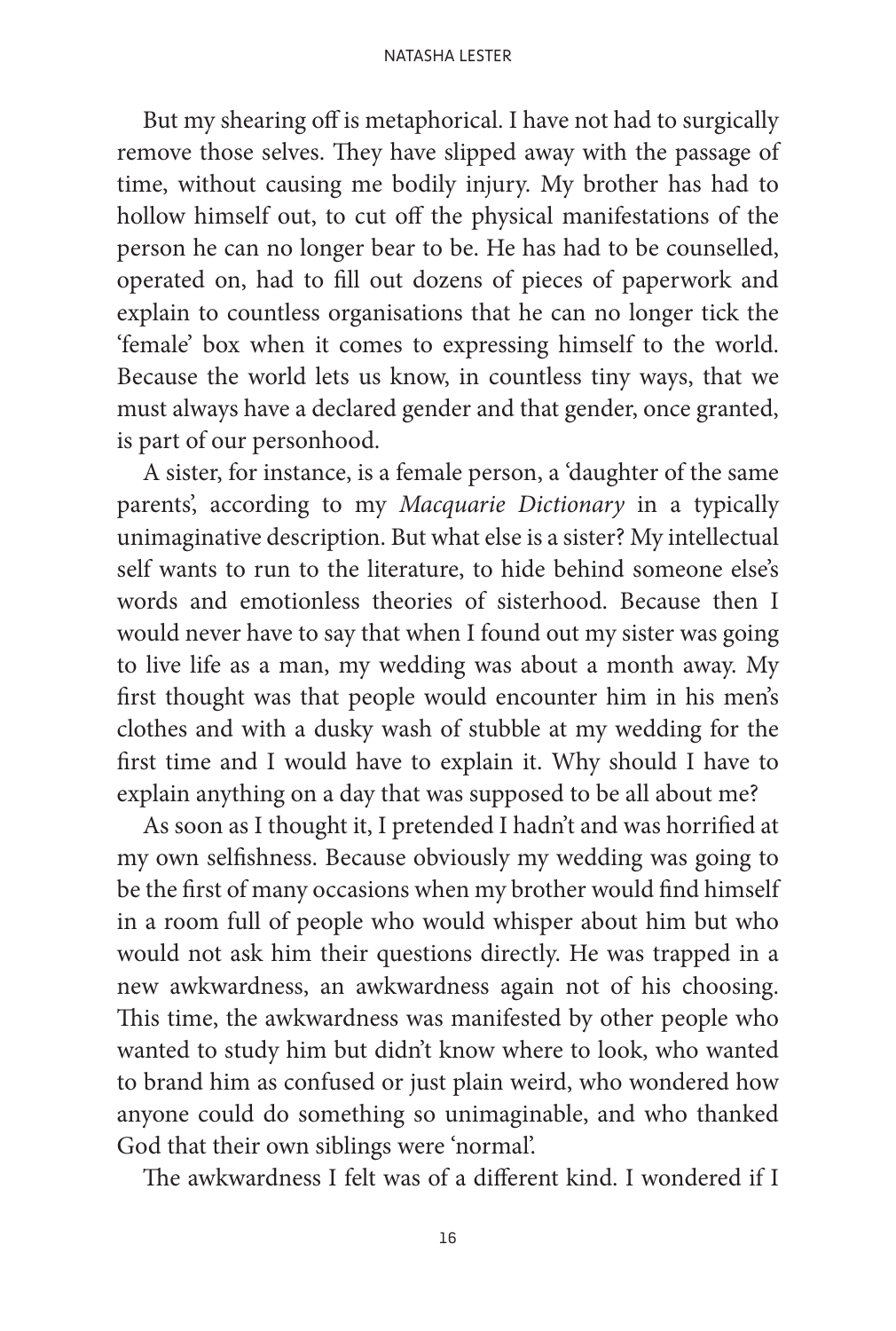could acknowledge what had happened, talk about it with him, ask him questions. But I was a reminder of what he used to be. I was attached to the person he wanted to leave behind. Talking about it with him reminded him of the girl he wanted to forget, the girl he hated. The girl he wished had never existed.

How can I be so selfish as to want to remember a sister my brother loathed?

\*

I feel guilty for mourning my sister. Guilty because mourning implies sadness. I worry that being sad suggests I do not support my brother's decision. I should focus on what I've gained, not what I've lost. I should see the rainbow and not the rain. So I never grieved for her, in case that grief was misconstrued as grief over my brother's decision, rather than over loss. A person still exists who is made of the same atoms as my sister. So what is there to lament? Then I read Rebecca Goldstein's attempts to unpick the complexities of personal identity and it was a revelation. She articulates exactly what I could not: 'A person whom one has loved seems altogether too significant a thing to simply vanish altogether from the world. A person whom one loves is a world, just as one knows oneself to be a world. How can worlds like these simply cease altogether?'

Indeed, how can they? But they do. I know my sister has vanished, has ceased. She will never come again.

In *Little Women*, Beth's death is a 'benignant angel – not a phantom full of dread'. Birds sing over her soul. In dying, 'Beth was well at last.' I hoped that becoming a man would heal my sister, that her metaphorical death would be that same benignant angel. That my new brother would be able to have conversations with people, would be able to work, would even find love. I hoped it would tweezer out the pain of the previous twenty-five years of being thought of as one thing, the wrong thing. That it might bandage up the deep wounds caused by thousands of thoughtless actions – the

17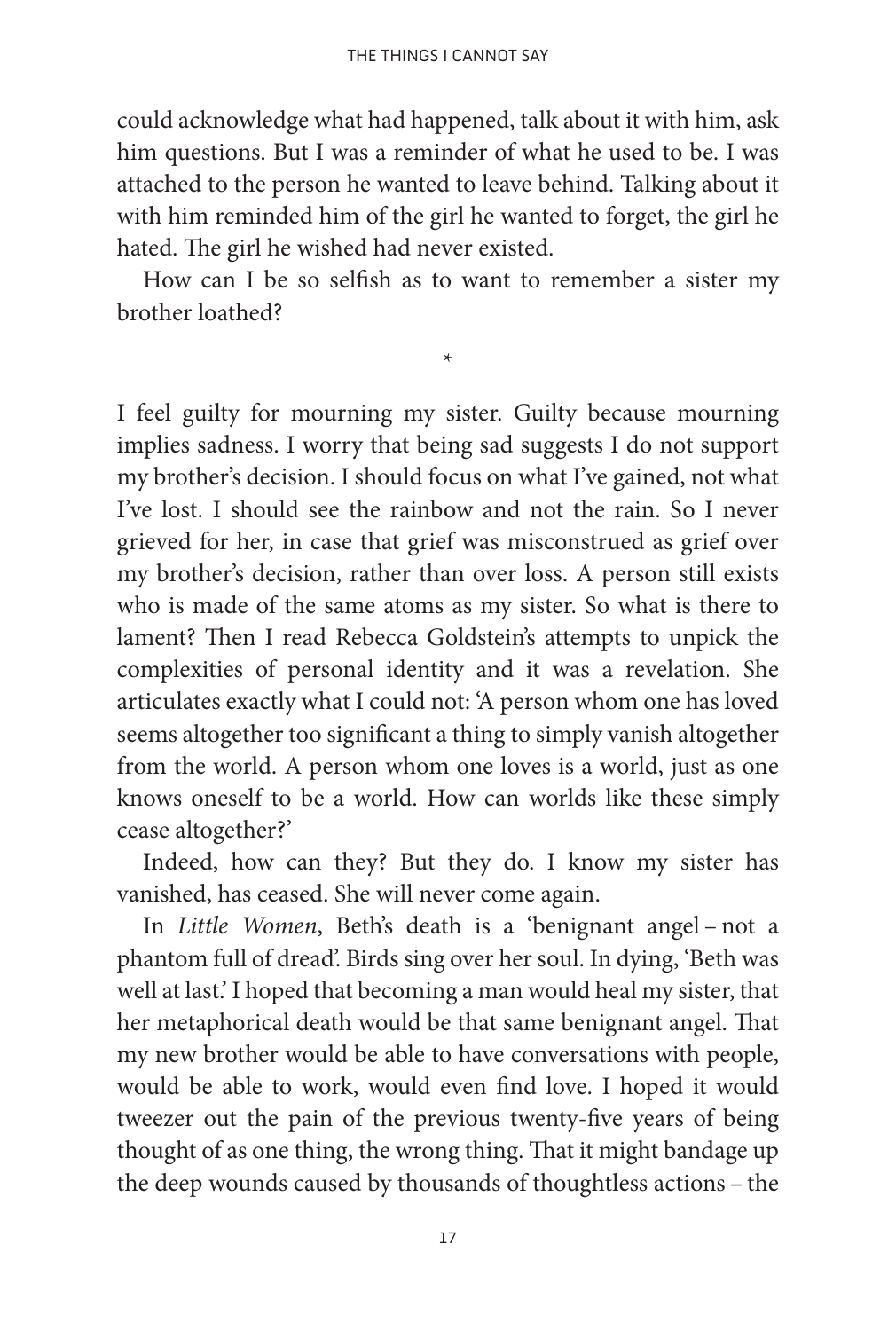### NATASHA LESTER

gifts of dresses and dolls and jewellery boxes from well-meaning relatives – and my own actions as a child in casting her as the ideal sister from a storybook, which was the exact opposite of who he wanted to be.

I wanted my brother to become someone who could smile occasionally, someone who would answer the telephone, someone who might venture outside into the sunshine. But that never happened. Instead he became more withdrawn, overcome with fears and phobias about dirt and illness, unable to eat, anorexic, declared mentally unable to work, alive only in the mechanical sense that his heart continues to beat and his brain stem allows him to perform the basic tasks of movement and breathing.

I've tried to do what I thought was right. I've put away the photos of my sister, I never speak about our childhood except in the vaguest possible terms, I tell everyone that I have two brothers and no sisters. On the rare occasions when I see him, I say hello and he nods at me. He doesn't speak, ever.

\*

I wonder at what he cannot say.

'One is not born, but rather becomes a woman,' Simone de Beauvoir states in *The Second Sex* and the thinker in me understands the notion that gender is socially and culturally ascribed, whereas sex relates to the anatomical body one is born with. But gender is one of the primary labels we attach to people. We immediately identify people as woman or man based on the way they look. Ideas of gender are assumed to shift and change over time as society and culture changes, but, regardless, one's sex and one's gender are thought by most people to be fixed and the same. If someone looks like a man, they are assumed to be a man both physically and categorically.

To change one's gender – the M or F label they tick on a box on a form – and their sex – their physical body – requires medication, psychological assessments and staged surgery so that one's anatomy remains, for a time, in a state of flux. In fact it often remains forever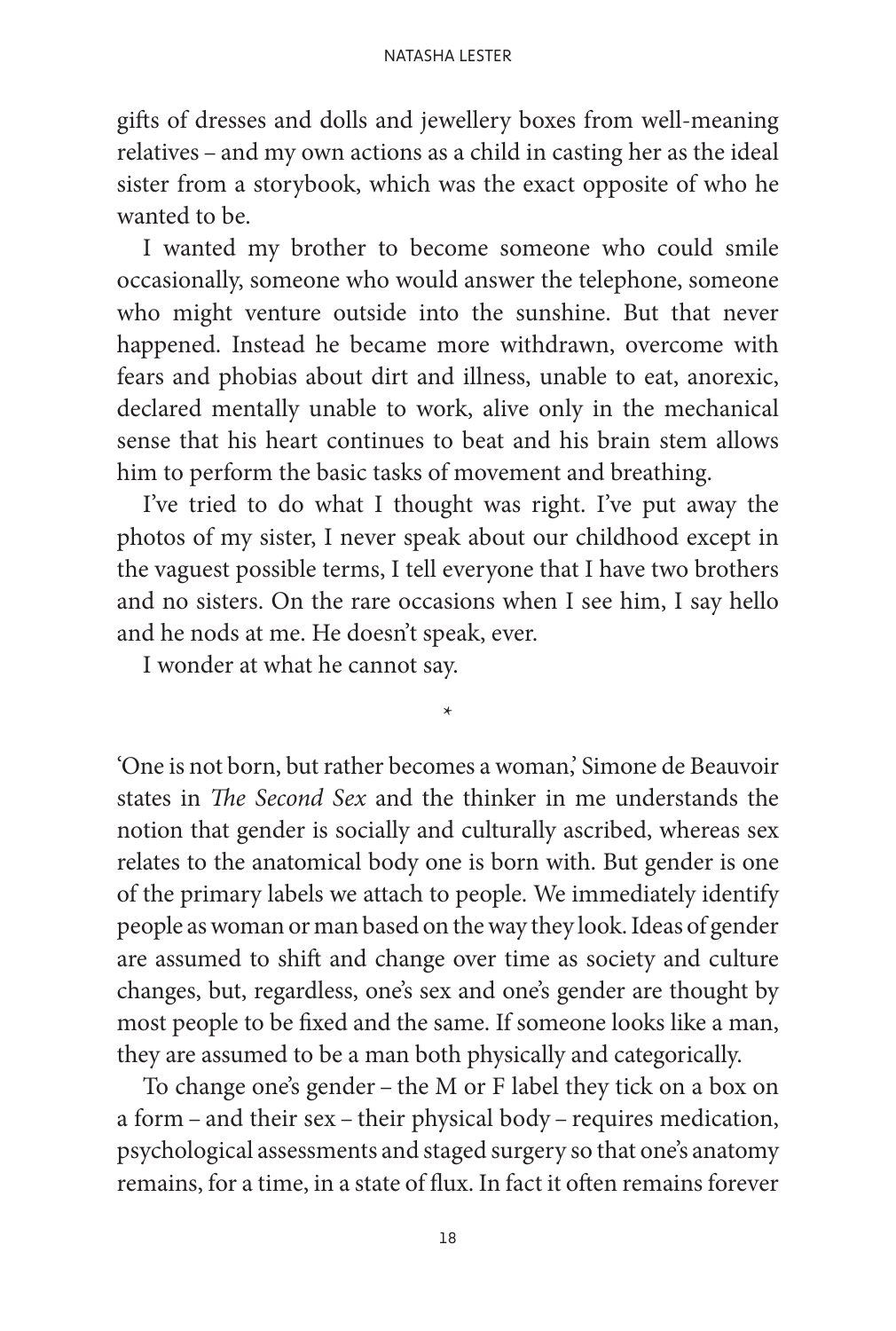in a liminal space because the final stage of gender reassignment surgery is far too costly for most people, including my brother, to consider. But, as well as this, it requires a change of name on all documents validating one's identity. It requires new clothing, new hairdos. It requires everybody who knew what you once were to remember to use the pronoun 'he' rather than the pronoun 'she' and, after nearly thirty years, this is a hard habit to break.

How many times have I heard relatives, my parents, myself in the first few months, accidentally say 'she'. How it must have hurt my brother each time we did. But that is just one of the small shifts required. The bigger shift is to realise how hard it is for someone to change gender and sex, but still have the world treat them the same as anybody else.

If one is not born a woman, but then becomes a woman, that is the way our gendered society largely expects one will stay. These expectations have been so damaging to my already fragile brother. I imagine he sees how easily other categories in our lives can be changed – I shifted from marketer to writer, from daughter to mother – and these changes were celebrated, and even expected as part of my growing up. I announced the new label I was to give myself – 'I'm going to be a mum!' –we raised our glasses, moved on and no further explanations were required, the evidence of my children being enough to testify to my new state of being. But, fifteen years ago, nobody popped a champagne bottle to salute my brother's more courageous and more significant transformation.

In fact, for some people, my brother's decision to inhabit one box instead of another still has the dark cloak of a secret about it. Recently, my mum gave me some of the books we used to have as children, for me to pass on to my children. She opened the front cover of one, pointed to a white streak of liquid paper on the title page and said, 'I whited out her name.' (It was a book that had been my sister's.) My mum continued, 'Because you wouldn't be able to explain to your kids who this person was.'

In one sense, my mother was right. But she meant it in a different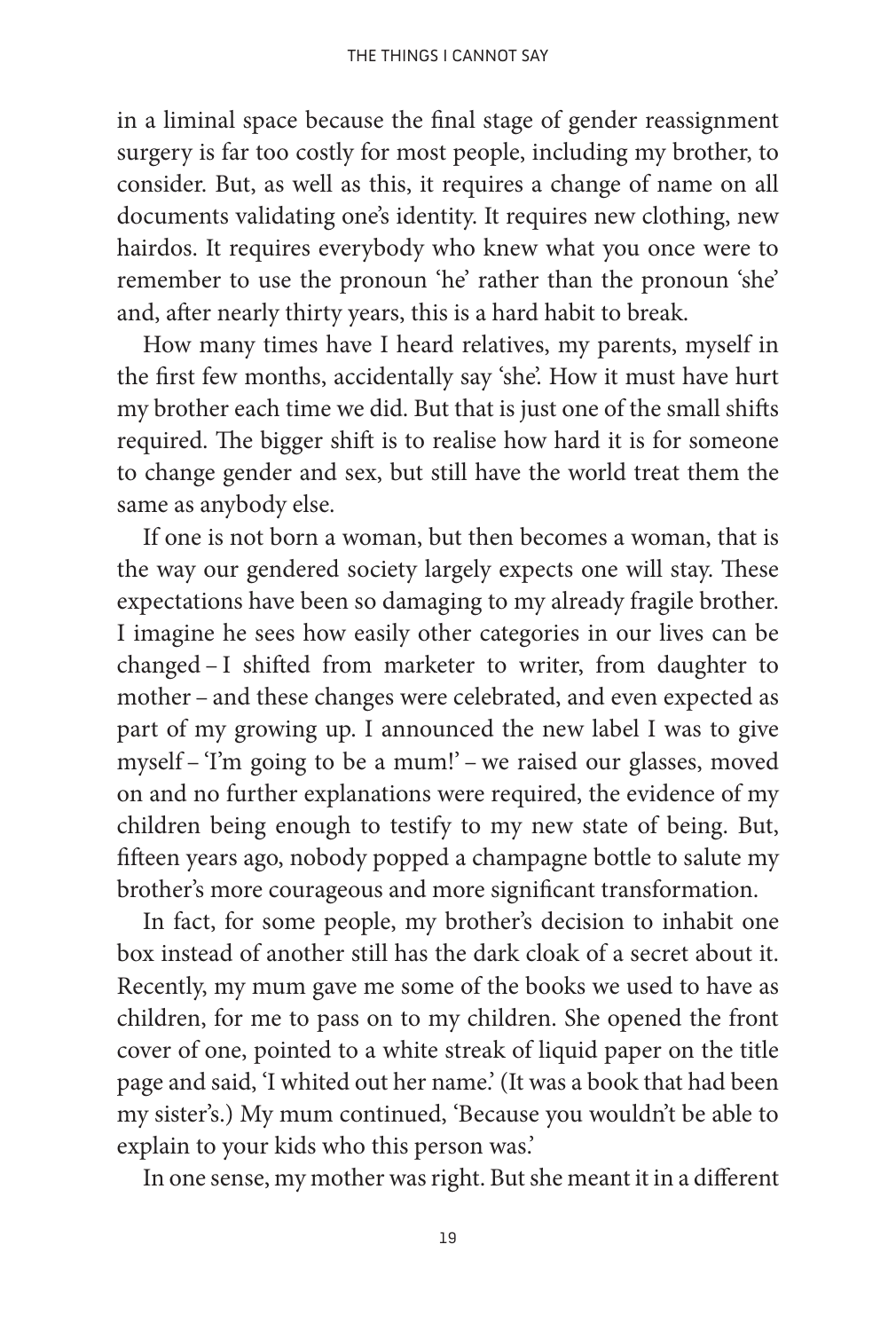### NATASHA LESTER

way. She meant that explaining to my children that their uncle used to be a girl would be an impossible thing. Why? Kids are probably the best people to tell. They accept that almost anything is possible, even fairies.

My mother was right only in the sense that, for me, the fact I am still holding on to the sister I used to have is the one thing I cannot say.

\*

I'm aware of how I must sound. As if I'm complaining, when it's my brother who has had so much more to bear. It's why I go along with the pretence that my whole childhood is an invention, a dream of weekend games, a story of lying beneath a purple quilt in a shared bedroom and having whispered conversations as we read the same Enid Blytons one after the other, about what boarding school might be like.

My games were played, my conversations were had with a ghost-girl who still haunts me. My sister is a secret I must keep close, hidden in my heart. It is the only place where I can stop pretending, where I can remember that once, long ago, my sister really did exist.

\*

And then comes a breakthrough. My brother has moved back in with my parents for a short time. There is an issue to do with my parents' unwillingness to explain to some of their old friends the new state of things with my brother. Of course, it isn't a *new* state given it's been this way for fifteen years but my parents are still unable to talk about it.

I'm shocked. Driven by this, I reach out to my brother again and we begin an email correspondence. He asks what books my children would like for Christmas. I try to make sure he doesn't rush into a rental tenancy that isn't right for him. It is like thin ice, this correspondence. Shards of our renewed relationship might

 $20$